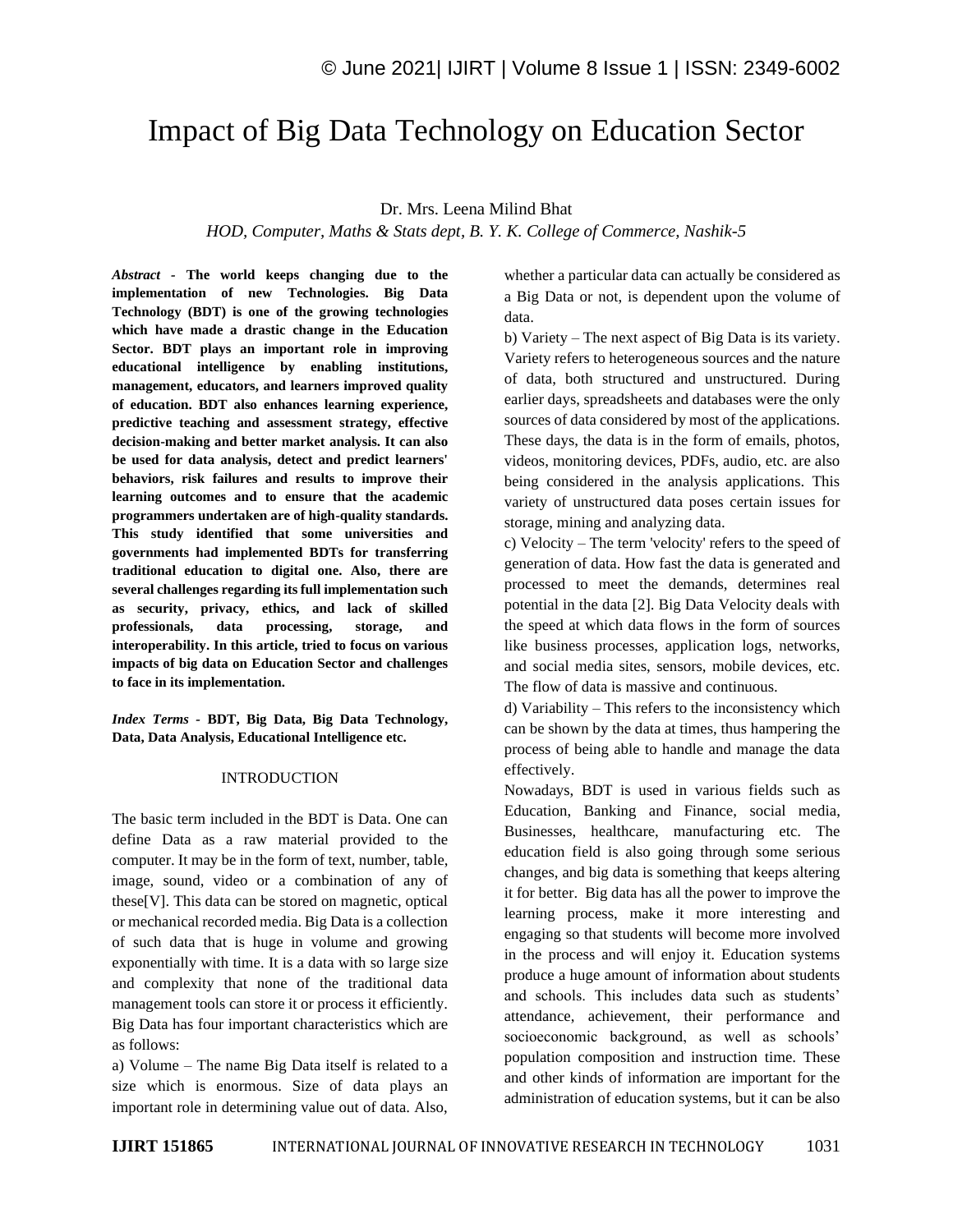very helpful for analyzing system's functioning and supporting its improvement. Access to data can help students to define their learning goals and strategies. BDT also provides information to parents about the schools colleges and the teachers for various programmes. By making use of this information parents can also help their children to select their educational career according to student specific context and needs. It can assist researchers in identifying what works best and new ways for data to further improvement. It also gives decision makers the evidence to design policies that better support their wards and schools. Big data can surely support educational change, but knowing which information to use, why and how is as fundamental as its availability. Schools, colleges and universities hold lot of information about students. If this information is analyzed using BDT, it will provide a good decision making facility to institutions for giving admission to students for various courses [6]. Big data analytics monitors student's activity such as their favourite subjects, their classroom performance, extracurricular activities, the time they take to finish an exam and many other things within a student's educational environment.

BDT helps the education sector in following ways: 1.Better Decision Making:

At the point when schools store, order and examine volumes of data all the time, they will be in a superior position to create learning techniques and objectives that are practicable. Their basic leadership skills are stimulated when data is exhibited as a mix of detailed information, analysis derivations and the discoveries from educationalists.

Utilizing this data originating from various quarters, schools will be in an ideal position to enhance their teaching methods in order to acquire a more prominent significance in education.

#### 2.Improves Students' Result:

The overall idea of implementing big data within the educational system is to improve the student results. Currently, the only measurement of the performance of students is the answers to assignments and exams. However, during his or her life, each student generates a unique data track. Analyzing this data track in realtime will be help to gain a better understanding of the individual behavior of students, and in creating an optimal learning environment for the students.

With big data in the education sector, it is possible to monitor student actions, such as how long they take to answer a question, which sources they use for exam preparation, which questions they skip, etc. These and similar to these questions can be answered automatically and instantly, giving each student instant feedback.

## 3.Effective Performance Measurement:

Big data makes the assessment process more fast and accurate. It can check multiple-choice tests as well as essays, put a grade as well as give comments and recommendations that will help a student to improve their performance in the future. It fully eliminates bias and allows teachers to spend less time on routine automatic tasks and focus more on in-person communication with undergraduates and explain complex material more thoroughly.

## 4.Customize Programme:

Big data technologies can help gather and analyze plenty of information aspects that define the way students are studying. With the help of big data, customized programs for each individual student can be created. Even if colleges and universities have lakhs of students, customized programs can be created for each of these students. This is possible with the help of 'blended learning' – a combination of online and offline learning. This gives students the opportunity to follow classes that they are interested in and also work at their own step. They can also take offline guidance by their professors.

## 5.Career Prediction:

Diving forcefully into the performance report of the student will assist the authority with understanding his or her improvement and their weaknesses and strengths. If the reports will recommend the regions in which a student is interested and this will help to know he/she can seek a profession in which field. In case that a student is enthusiastic about taking in a specific subject, at that point the decision ought to be valued and the student ought to be advised to follow what they desire to follow.

6.Decreased Numbers of Dropouts: